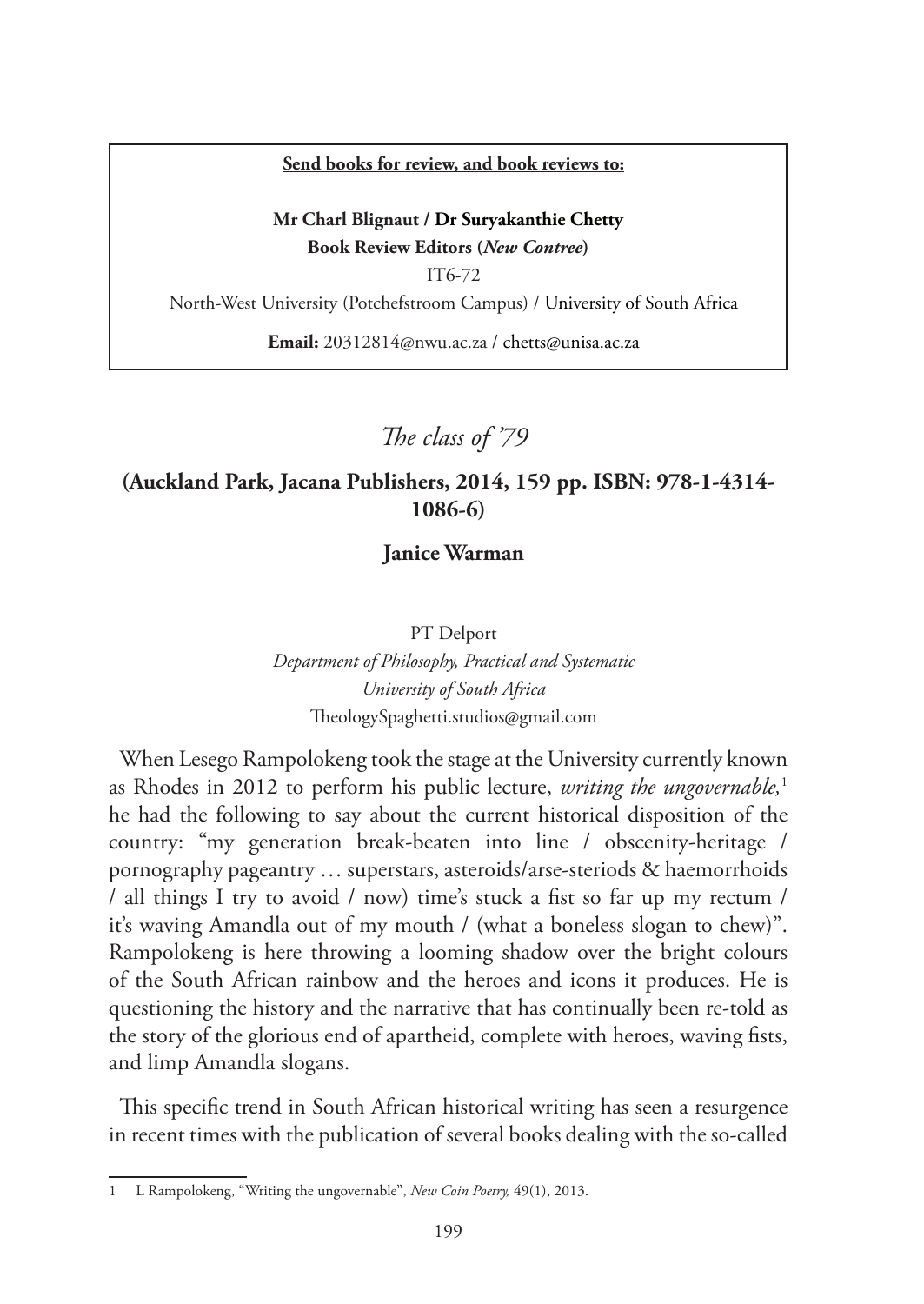"non-racial" struggle against the National Party government's institutionalised and legally codified racial laws: apartheid.2 Janice Warman's latest book, *The class of '79*, falls squarely into this current trend of historical writing. Warman presents the narratives of three individuals that were involved in the ANC and/or later the UDF opposition to the government's policy of apartheid. These individuals – Marion Sparg, Guy Berger, Zubeida Jaffer – were also all part of Rhodes' Department of Journalism graduating class of 1979.

The book proceeds by collecting interviews and anecdotes related to the individuals that it claims to study. If the book is evaluated and analysed merely on what it sets out to achieve on this level then it can be deemed a successful book. It collects oral and anecdotal evidence on the three protagonists' antiapartheid activities and relates them back to the eponymous Rhodes University journalism class of '79. The book is divided into three main chapters dealing with each figure: Sparg, Berger, and Jaffer. The preface is divided into two sections entitled respectively *The Beginning,* and *Johannesburg* while the book ends with a section entitled *Sussex*.

The section entitled *The Beginning* gives us a glimpse into the method employed by Warman when she narrates her time in Rhodes, as part of the class of 1979. Warman refers sympathetically to the work of the 'new journalists' Joan Didion, Thom Wolfe and Truman Capote. Apart from this briefest of allusions to a literary tradition, there is no clear methodology that explains the author's choice of material and process of compiling information. The reason for choosing these three specific individuals are explained anecdotally in the opening pages as having to do with Warman's own experiences at university and her loose affiliation with the subjects of the book. This anecdotal form of explanation is a feature of the whole text and thus instead of argued and researched historical critique, the author employs a range of literary techniques and tropes to carry her text: confessional writing, new journalism, personal narrative, interviews, profile and feature writing.

In the absence of such a methodological clarification, it can only be assumed that the choices made by the author are of a personal and haphazard nature. Although this method can be effective, it does present a serious problem when historical, intellectual, and anti-colonial trajectories are combined

<sup>2</sup> M Burton, *The Black Sash* (Auckland Park, Jacana, 2015); D Cornell and K van Marle, *Albie Sachs and transformation in South Africa: From revolutionary activist to constitutional court judge* (Abingdon, Birkbeck Law Press, 2014); B Keniston, *Choosing to be free: The life story of Rick Turner* (Auckland Park, Jacana Media, 2014); G Moss, *The new radicals: A generational memoir of the 1970s* (Auckland Park, Jacana Media, 2014).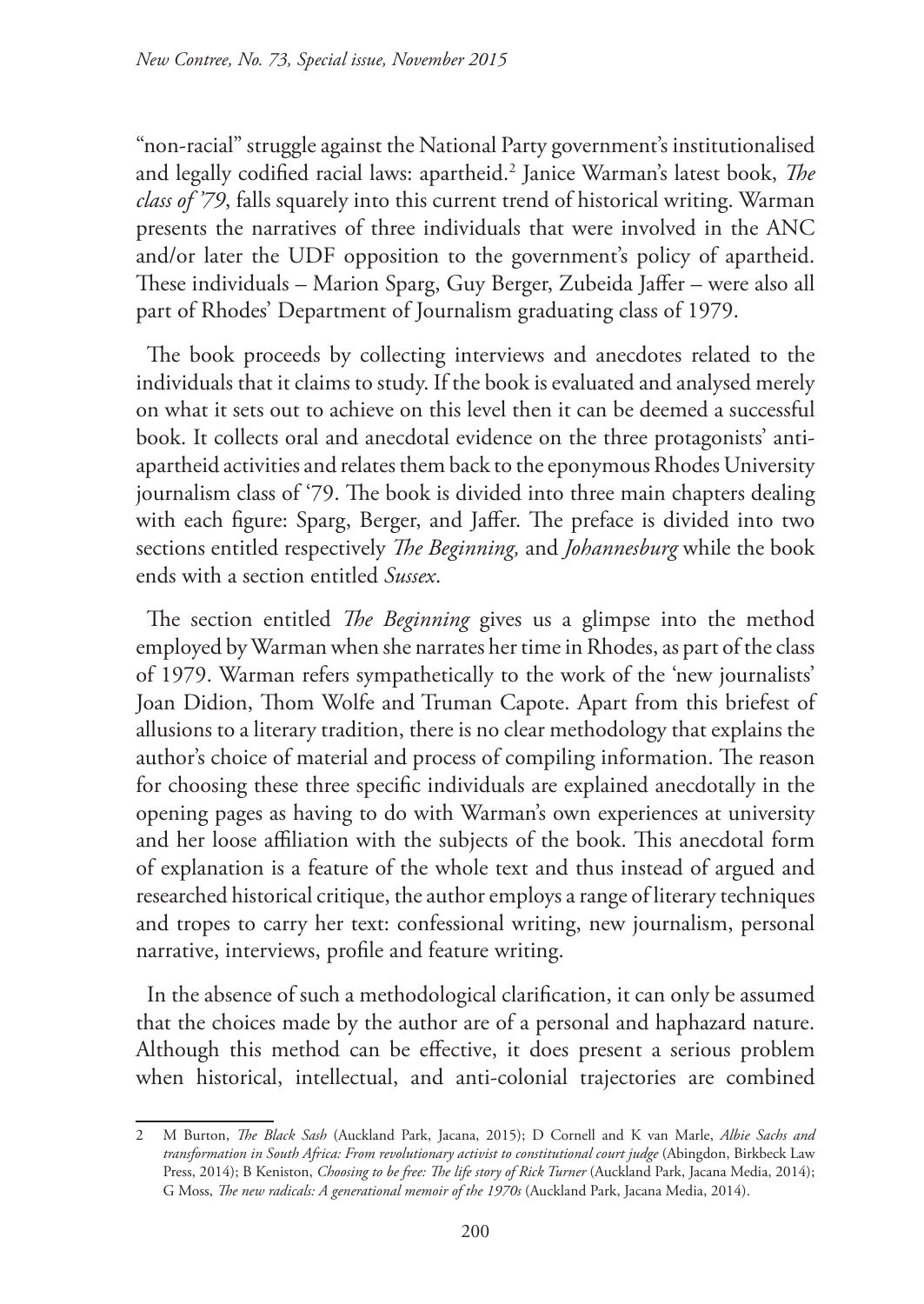and commented upon in such a haphazard way without any argument or citations. There is a telling paragraph in this regard, dealing with the Pan Africanist Congress and the Black Consciousness Movement, on pg 50. Warman attempts to make a comment on the BCM's organisational strategy and tactics and states that, "[d]espite its leader Steve Biko's own support for non-violent action, influenced by Mahatma Gandhi, it [BCM] leaned towards more militant and radical solutions". A claim like this would need to, in any situation, be justified and argued against the already existing body of literature on Biko and the BCM and the influence of thinkers like Frantz Fanon, Anton Muziwakhe Lembede, and Robert Mangaliso Sobukwe. Gandhi's involvement in the anti-colonial struggle in South Africa, the Bambatha revolt being a case in point, is dubious to say the least and invoking him in the same paragraph as the Africanist movement, and the same sentence, as BCM and Biko has to be treated with suspicion. Warman then follows that specific passage with a lengthy discussion on Guy Berger's anti-establishment politics and his influences. There is a conceptual, political, and historical problem in using Biko and BCM as a foil to ultimately discuss white anti-apartheid activists; white liberals in Biko's words.

The book's inability to function as an accurate historical text does, however, not take away from its role in re-telling and creating memory. Any text – be it a work of visual art, writing, film, photo – tells not only the story of its chosen subject but it also tells the story of the one choosing the subject. The role of the author of a work can most easily be discerned by considering the choices made in the text. As mentioned earlier, the lack of methodological reflection makes the choices made by the author all the more important. Choice does not only play a structural role in the narrative but also, in the case of Warman's text, functions as a literary trope. The role of choice and the decision to act in a certain way – or to not act in a certain way – is a recurring theme throughout the book and in the interviews with the three protagonists. Warman seems fascinated by the choices made by Sparg, Berger, and Jaffer that is seemingly against the established dogmas and truths of their respective communities and families. Warman does, however, fail to contextualise and properly historicise these choices within a broader political and social history. How is it, for example, that certain people were able to choose to partake in an anti-apartheid struggle and some were forced into it by the colour of their skin, forced into revolt by birth?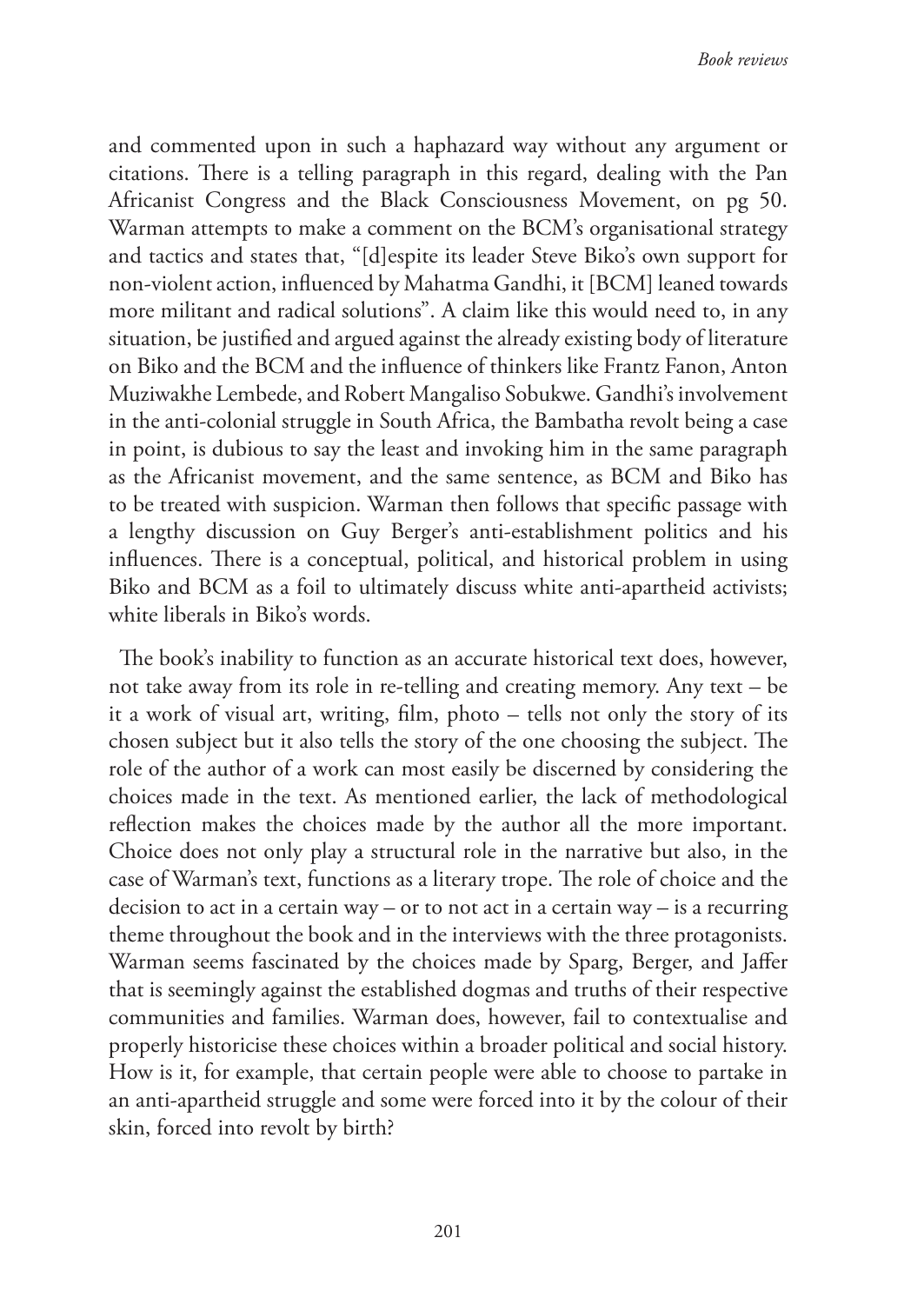The fault lines inherent in the post-apartheid rainbow myth are beginning to show clearly and decisively after 21 years. These are not the same sentiments shared by Warman when she asks each of her interviewees "was the struggle and the sacrifice worth it?" What is emerging on the campuses, streets, and public discourse in South Africa is a fundamental question of the stakes of liberation and freedom and the legitimacy of the dogmatic history of the antiapartheid struggle for "non-racialism". In this regard, several questions we can take from Rampolokeng need to be posed to any contemporary historical texts: is it a work in "obscenity-heritage" and "superstars" that once again waves the boneless slogan of Amandla or is it a contribution to a much needed deepening of the historical archive? Warman's text, unfortunately, seems to answer in the affirmative to the first set of questions.

# *A history of Zimbabwe*

## **(Cambridge, Cambridge University Press, 2014, 277 pp. ISBN: 978-1- 107-68479-9)**

#### **Alois Mlambo**

David Moore *Development Studies University of Johannesburg* dbmoore@uj.ac.za

Alois Mlambo's many works (single, co-authored, and edited books ranging from studies of industrialisation, white immigration, to structural adjustment, and the wide-ranging *Becoming Zimbabwe* edited with Brian Raftopoulos; and scores of articles ranging from the history of Zimbabwe's civil aviation to the Cold Storage Commission to sanctions against Rhodesia, student politics in the 1970s, and university policies and practices after 1980) have positioned him extremely well to write this accessible *tour de force* of what has added up to create today's well-known superficially but poorly understood Zimbabwe. This important book is the result of decades of intense research and writing – scores of theses have been scoured, thousands of pages of primary documents from archives to government bureaus have been scrutinised, and every secondary source imaginable has been interrogated – to make a clearly written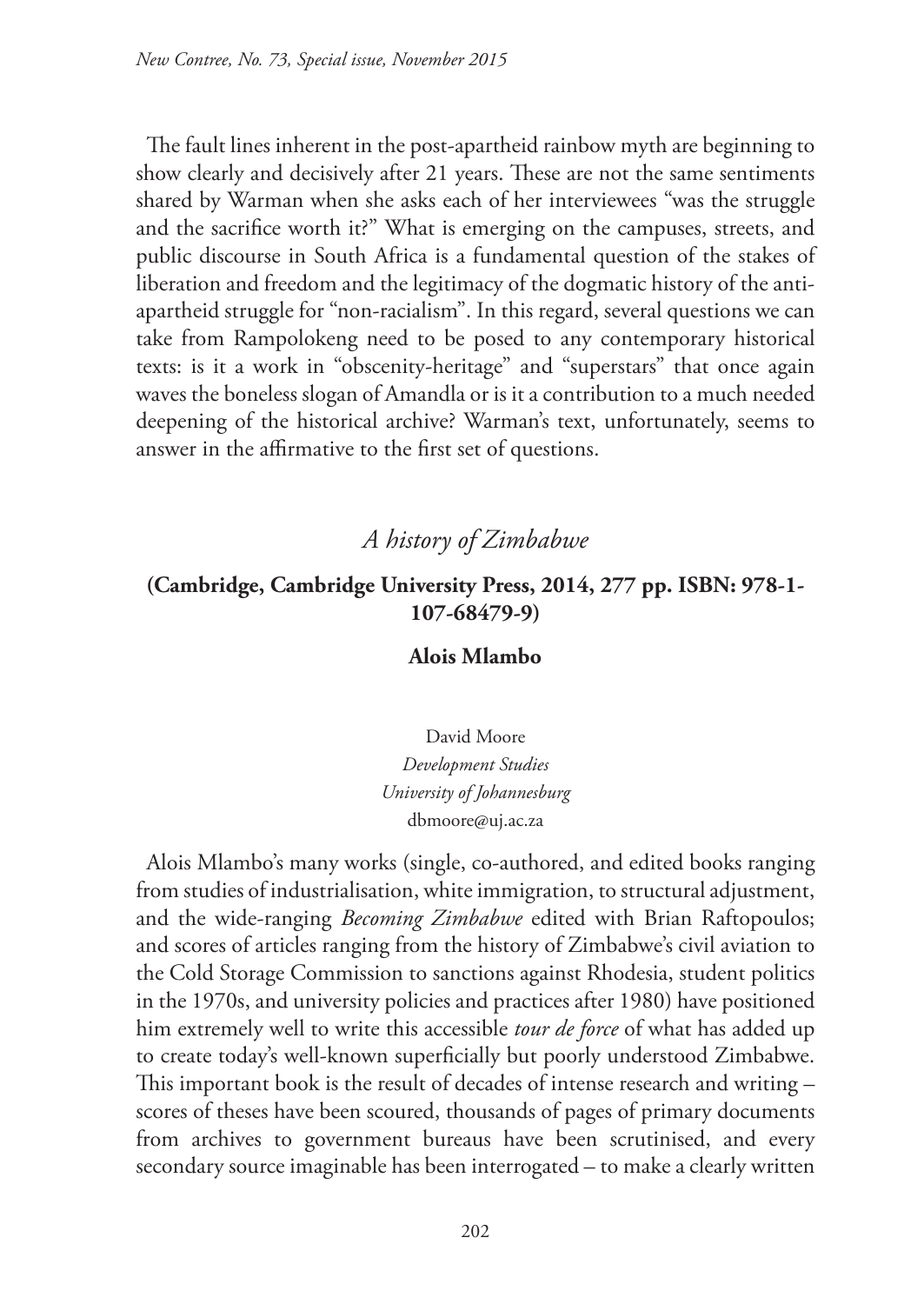text suitable for undergraduates sparkling with more originality than most of that genre. Indeed, after reading Mlambo's *A History of Zimbabwe* (that he uses the indefinite "a" instead of the definitive "the" is a testament to his modesty) one concludes that this sober, objective and "very" comprehensive account is a thousand times better than the bluster that has often passed as Zimbabwean history and historiography in the past.

Mlambo slips by the racist rants of early Rhodesian rambles (evident far too easily today on websites from such entities as the Rhodesian Embassy in Iceland) with barely a nod to the reactionaries – but pays strict attention to the pre-colonial past. He all but ignores the enthusiastic hurrahs of the nationalist cheerleaders (Zimbabwean aficionados may insert the historians who best fit in the blanks; those who have only a passing interest need not bother). Yet the patriotic historians' bitter critics who thought something more progressive might ensue are confined to the nooks, crannies and detours of the current ruling party's road to power that they thought might open new vistas (*A History* only spends 10 pages on the "ambiguities and contradictions of the liberation struggle" [p. 164], but the fact that he names that war *Chimurenga/Umvukela* instead of just the first word signals that he will not confine the Zimbabwe African People's Union and its stalwarts memorialised in the preface on "notable figures" to non-history's dark dungeons, and the oft cited Machingura/Mhanda's *Dzino: Memories of a Freedom Fighter* suggests Mlambo's serious thinking about real possibilities – or perhaps just serious factionalism – within the nationalists' internecine fighting). Fancy postcolonial theories are trashed because ignored although the literary and musical contributions to nationalism and post-nationalism (*A History* does not use the latter phrase) are considered duly; esoteric or contrarian historiography deeming timelines of no utility is also dispensed to dustbins.

What emerges is historical materialism worn lightly: this book is a keen appreciation of the effects of Zimbabwe's economic warps and weaves – much of which is conditioned by *political* decisions at key moments, so the book is in the realm of "political economy" – on the majority of its people, millions of whom now eke out a living far away from their homeland. Mlambo's stark statistics tell the story when needed. It's a pragmatic volume, with little time for the ideological chimeras informing the fantasies of structural adjustment through to *Third Chimurengas* and the inchoate opposition to it (was the Mugabe government *ever* "Marxist" though – p. xxiii?), but keenly aware of the socio-economic and cultural tensions leading, in the absence of the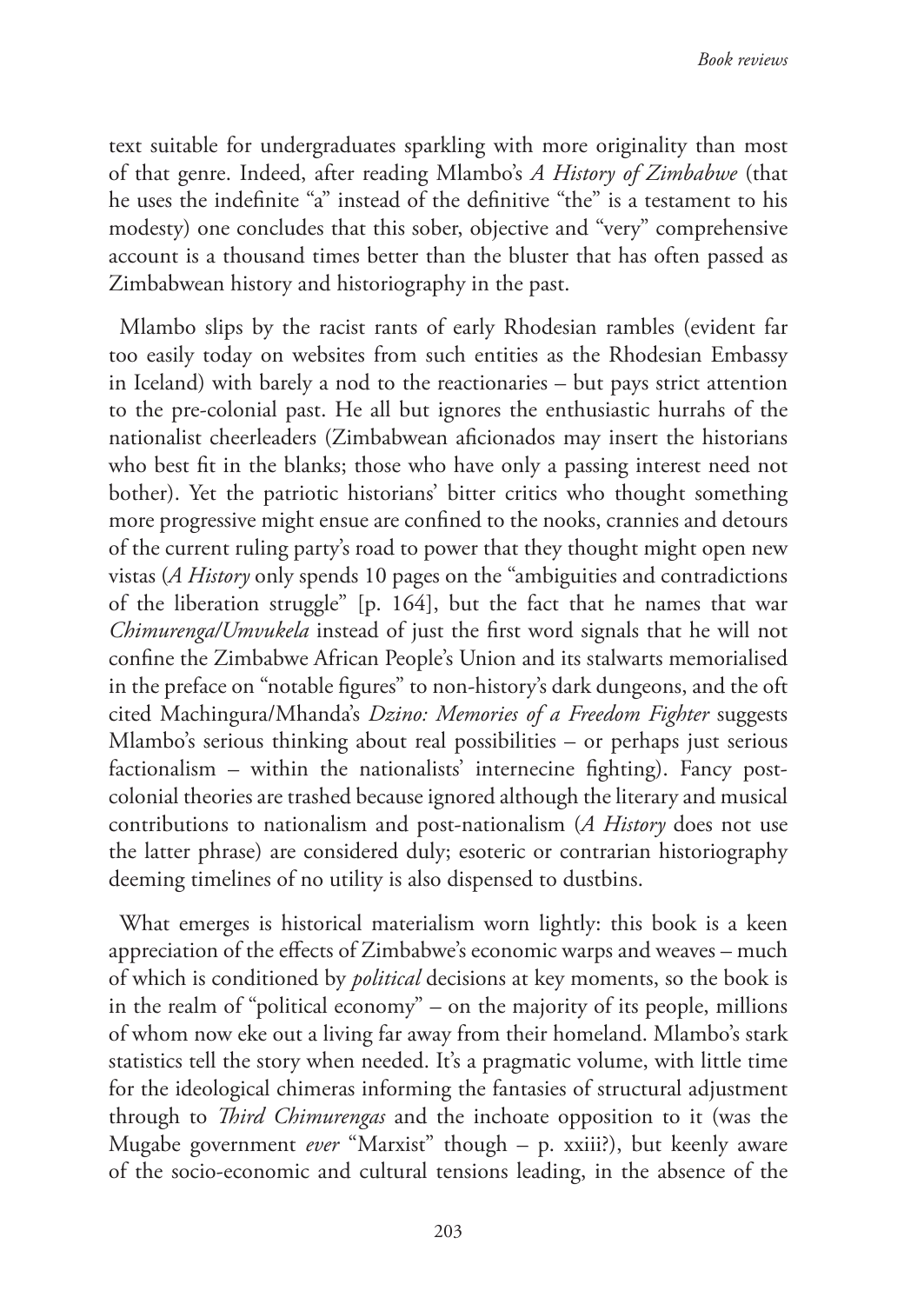material forces needed to overcome them, to their catastrophic consequences It covers the colonial era through its federalist efforts and into the doomed Unilateral Declaration of Independence as even-handedly as the last decade and half of calamity: what counts most are jobs and roads – industrialisation and the infrastructure supporting it. Thus the book is not pessimistic: in the *longue durée* that in other hands might be called the "national democratic revolution"3 Mlambo's very last words opine that "there is every reason to hope that … Zimbabwe will succeed in becoming a united, democratic and prosperous country" (p. 259) in spite of his long list of polarising factors in the last two pages and the crises in most of the rest of the book, culminating in the ruling party's murderous frenzy when it lost the March 2008 elections (the recounting of which, by the way, concludes seventeen of the best pages on Zimbabwe's post-2000 crisis one will read for a long time).

Perhaps it is the steadfast political neutrality of this book that makes its last hope seem forlornly fragile: if one looks back to the mini-biographies of the "notables" (biases and oversights often come out in timelines and choices of VIPs) and checks out Emmerson Mnangagwa, for example, one will neither know that he was in charge of security when the *Gukurahundi* war against ZAPU killed thousands of Ndebele people nor that he is quite likely to be Zimbabwe's next president. Thus we are hoist by the historians once again on the petard perplexing so many students of society and especially those of ones passing through tumultuous transitions: what counts, historical structures or agents of history? Where do they meet and how? If the answer is not in this book (can one only pose counterfactuals about the role of particular people in political history, i.e.: what would be the case if Robert Mugabe had not been able to climb the pole to power and keep it?) its reading is absolutely necessary for those concerned with that dialectic in Zimbabwe today and soon become part of this long and complicated history.

<sup>3</sup> Alois Mlambo, "Two perspectives on the National Democratic Revolution in Zimbabwe: Thabo Mbeki and Wilfred Mhanda", *Journal of Contemporary African Studies*, 30(4), January 2012, pp. 119-138; "A decade of disquieting diplomacy: South Africa, Zimbabwe and the ideology of the National Democratic Revolution, 1999-2009", *History Compass*, 8(8), August 2010, pp. 752-767.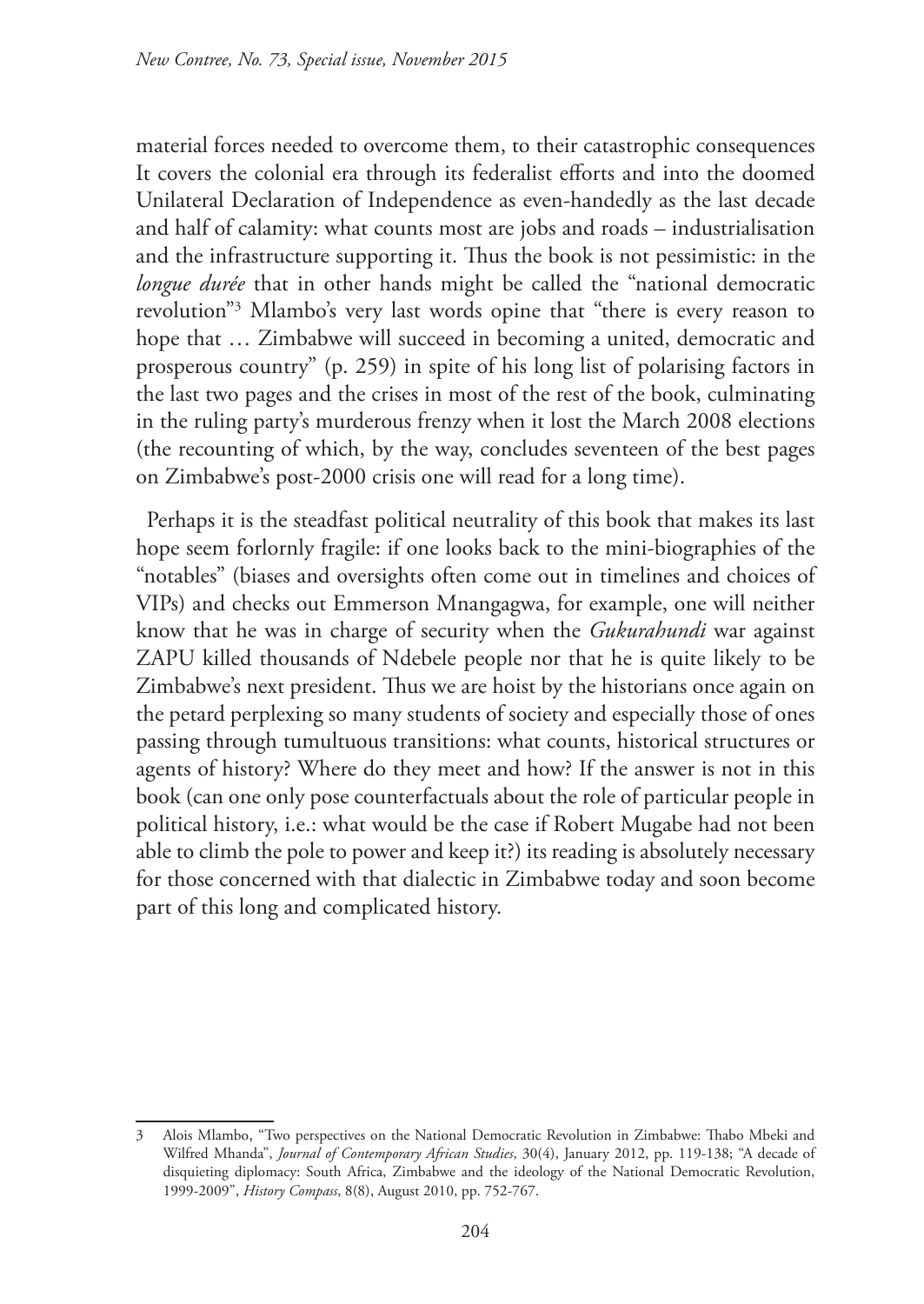#### *The Boer War*

### **(Johannesburg, Jacana Media (Pty) Ltd, 2015, 446 pp., notes, bibl., index. ISBN: 978-1-4314-1049-1)**

#### **Martin Bossenbroek (Translated by Yvette Rosenberg)**

Dawid Mouton *University of South Africa* moutodj@unisa.ac.za

Martin Bossenbroek's *The Boer War* is a particularly well-written general overview of the South African War 1899-1901 which aims to explore the oft neglected Dutch perspective of the War. In addition, the War is explored more broadly from the perspective of the Boers and the British. It manages to confidently join the ranks of the likes of Thomas Pakenham's *The Boer War* and Bill Nasson's *The War for South Africa*.

What sets it apart from the others is its approach. Bossenbroek took the decision to explore the War from the perspective of three protagonists: William Leyds, Winston Churchill, and Deneys Reitz. In this way the author adds a crucial human element and allows him to explore different perspectives in the overall narrative. Often the reader finds the weight of the narrative relieved through judiciously inserted personal experiences and comments, which manages to provide the reader with a unique glance at how different individuals perceived their world.

In the first part of the narrative the young Dutchman William Leyds is the keystone of the narrative. Bossenbroek skilfully and seamlessly weaves Leyds into the broader historical context and uses him to connect the narrative to the Dutch perception of the Boers. Before the first Anglo-Boer War of 1880- 1881 the Dutch public were rather ambivalent about their "Boer cousins", but after the surprising victory of the tiny Transvaal against the British in 1881, the Dutch rediscovered their "cousins" in South Africa and became avid supporters of the Boer republics. The Boers were subsequently incorporated into the broader wave of Dutch nationalism sweeping the Netherlands. Even before the war of 1880-1881 ended the Dutch's positive image of the Boers was fuelled by various prominent Dutch academics; most notably by Pieter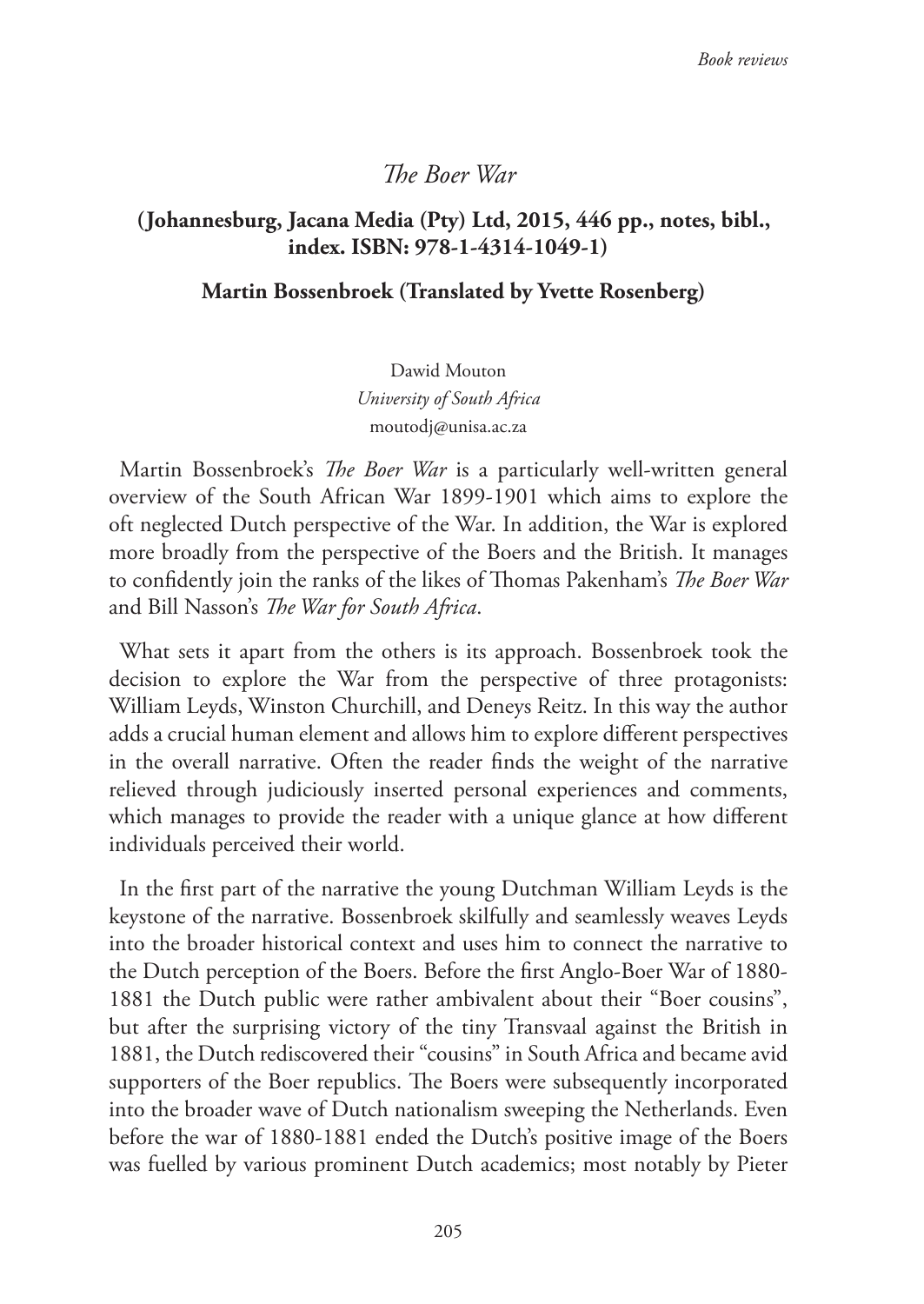Harting, who was a famous professor at the University of Utrecht. Afterwards the Dutch also provided more than morale support. The ZAR employed Dutch teachers and administrators, and the Dutch also played an especially important role in the development of the South African Republic's (ZAR) rail network, which culminated in the completion of a line to Lourenço Marques in 1895.

Leyds is also the focal point through which the events leading up to War are explored. In 1884 he accepted the position as State Attorney of the ZAR. He later became the State Secretary as well and eventually rose to the position of Special Envoy to Europe by the beginning of the war. He was therefore at the centre of the political events leading up to the War and was often involved in the various diplomatic manoeuvres which preceded hostilities. The narrative includes the most prominent theories regarding the origin of the war and manages to discuss the various factors in a balanced and comprehensive manner. Just before the beginning of the War, Leyds was appointed Special Envoy to Europe, where he believed he could be of more use. He soon realised that although the Dutch were enthusiastic supporters, they would never intervene in any meaningful way should hostilities erupt. The other powers could also not be relied on. The first part of the narrative ends on the eve of the War with Leyds' growing feeling that the British were not interested in conciliation and that war appeared inevitable.

The second part of the narrative swings to the young, energetic and gloryseeking Winston Churchill, whose adventures forms the fulcrum of the British perspective, and once again reveals Bossenbroek's talent at integrating the larger narrative into the personal experiences of his chosen subjects. Churchill is an inspiring choice around which to form the narrative, since he was in South Africa from 30 October 1899 and moved around quite frequently in his pursuit to write memorable articles as the war correspondent of *The Morning Post*. His attitude was also suitably imperialistic, militaristic, patriotic, and stingingly critical of the local generals and politicians. His adventures in South Africa introduce the reader to a variety of important aspects surrounding the British offences during the conventional phase of the war. The material is not groundbreaking, but includes perspectives from the most influential works on the War and proves an effective overview of the main events and considerations during this phase of the War. Churchill left South Africa shortly after one of the last conventional battles at Diamond Hill on 11-12 June 1900. Leyds is not entirely forgotten, however. Every once in a while the narrative shifts away from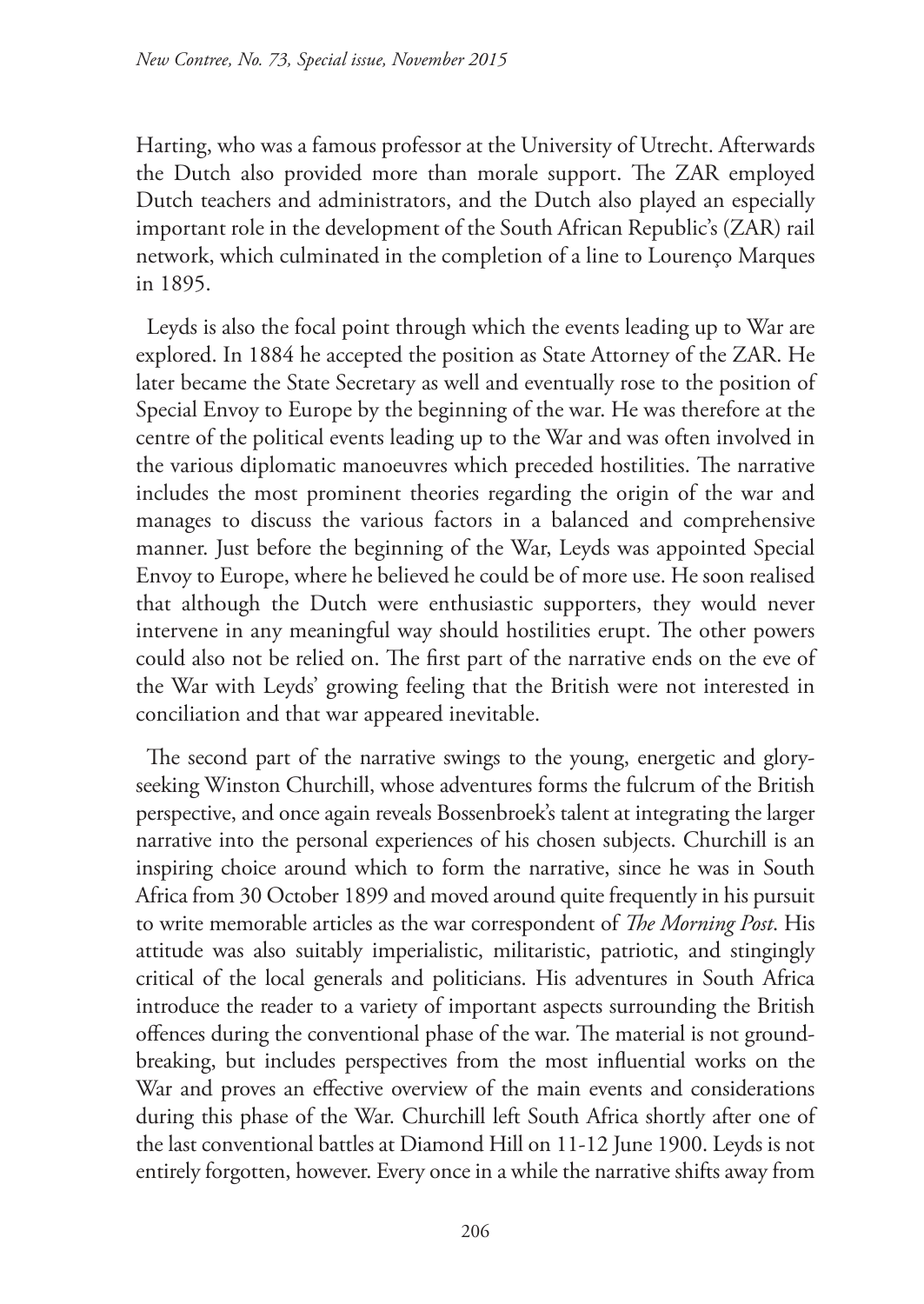Churchill to Leyds, who was trying to organise diplomatic intervention and a negotiated end to hostilities. The Dutch perspective, however, slowly recedes into the background; no doubt because they were unable to provide more than morale and humanitarian support during the hostilities.

The last part of the narrative orbits young Deneys Reitz through whom the Boer perspective of events is explored. The author uses Reitz's perspective to discuss the main events of the last phase of the war, including the concentration camps and the increasingly important role of Africans serving in various capacities with the British forces. The British had taken Pretoria on 5 June 1900, and the Boer forces, especially the Transvalers, were dejected. However, Christiaan de Wet and others were ushering in a new phase of the war and managed to reignite the Boer fighting spirit. The war subsequently dragged on and Reitz was an active combatant throughout and eventually landed up with Jan Smuts and his campaign in the western part of the Cape Colony, and was present when the Boers finally decided to agree to peace at Vereeniging on 31 May 1902. In-between the narrative focused on Reitz, it shifts to Leyds and even to Churchill to provide an overview and context of affairs abroad. Dutch attempts to broker peace in January 1902 eventually allowed Lord Kitchener and the Boer leaders to successfully negotiate peace. This was at the expense of the Africans, who soon lost all hope of ever gaining a measure of political recognition, and ultimately set the scene for the rise and fall of the Apartheid government.

Bossenbroek clearly managed to achieve his stated aims, although the perspectives of the Dutch are largely overshadowed by the general narrative which deals with the main events of the War, and this may disappoint some readers hoping for a more substantial discussion of the Dutch outlook. There are few glaringly obvious problems in this thoroughly researched narrative, but some readers might be a little concerned by the author's tendency to sometimes confidently "reveal" the thoughts of his main protagonists. This is certainly an excellent literary and dramatic device, but no-one really knows for certain what went through the mind of an individual. When General Buller, for instance, boarded the *Dunottar Castle* on 14 October 1899, it is doubtful whether he kept repeating the phrase "Do not go north of the Tugela" over and over in his mind (p.138). Regardless of some minor concerns, this is an engaging, comprehensive, and excellently paced overview of the War, and despite knowing how the conflict ends, the reader will eagerly look forward to each new chapter.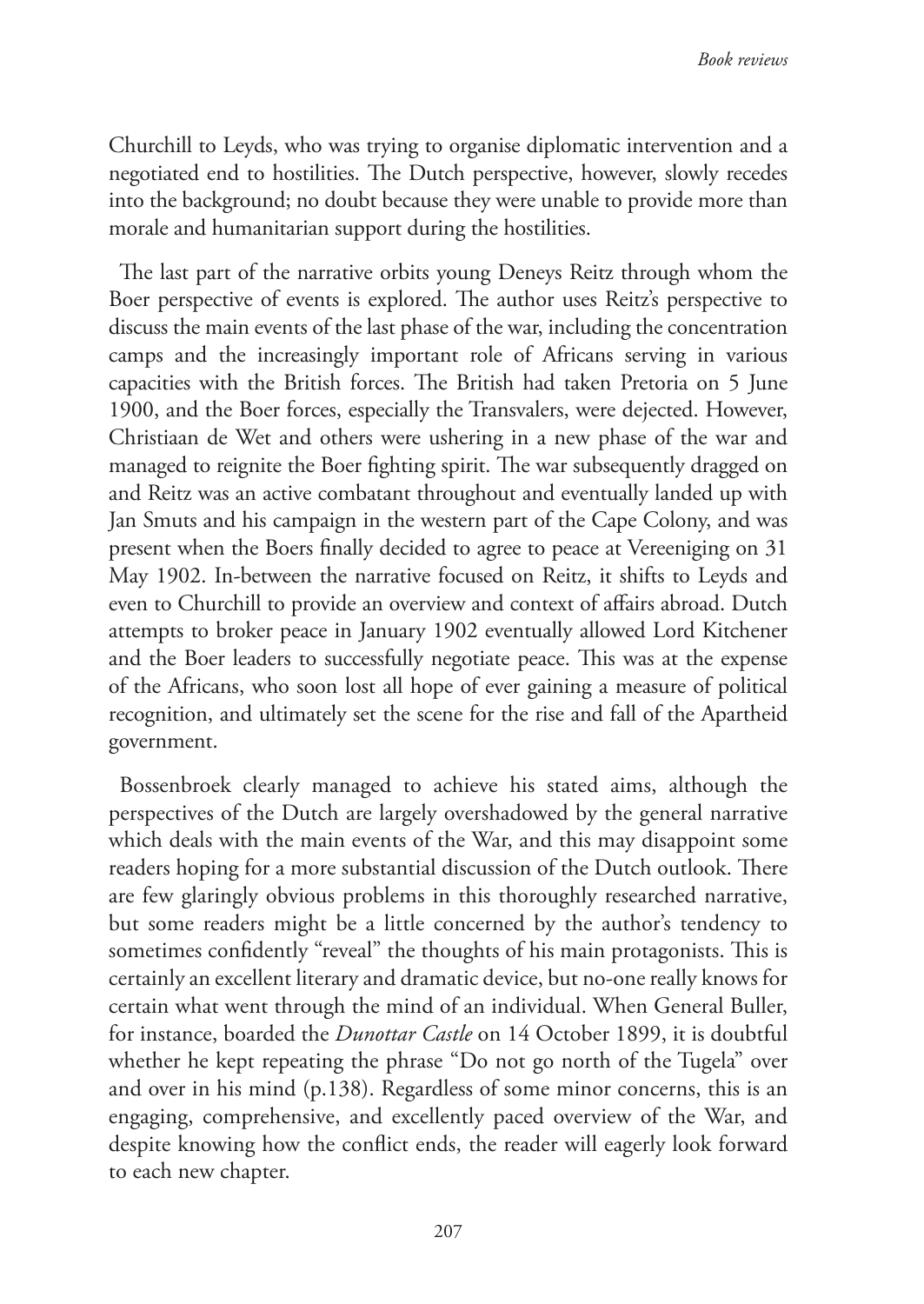# *From protest to challenge: A documentary history of African politics in South Africa 1882-1990, Vol. 1, Protest and hope, 1882-1934*

### **(Auckland Park, Jacana, 2014, 584 pp., bibl, 2 maps, index. ISBN: 978- 1-77009-880-0)**

## **Sheridan Johns (Revised and updated by Gail M Gerhart and Sheridan Johns)**

Anne Samson *Great War in Africa Association* thesamsonsed@gmail.com

*From protest to challenge* is a useful collection of documents providing insight into the struggle of the South African black, including coloured and Indian, community to obtain equality with their white compatriots in South Africa. It is a deceptive read; which, to be honest, depends on your approach to the book. I tend to read books cover to cover without flicking through to see what is coming, so I was quite taken aback when the main narrative came to an end after 87 pages. The remainder of the book consists of the documents referred to in the first part, a useful chronology, bibliography and index. It is a revised and updated edition of a series first published between 1972 and 1977. New themes have been added to that of the first edition such as religious separation, African workers and their allies, postwar concerns, resistance and repression and the formation of the Communist Party. In addition, the latest edition contains 99 documents as opposed to 51 in the first, but unlike the first edition where the documents are interspersed between the main sections of the book, in the latest edition they are all collated at the end thereby making it a little more cumbersome for flicking to a document if you want to follow a point up as you are reading, but easier to search if you only require the primary material.

Martin Legassick $4$  noted in a review of the first edition that the material had been collected from South Africa during field visits in the early 1960s. This explains why most of the documents in the collection are from government archives and published sources. This results in a specific slant of the material and is the reason why I could not quite shake the feeling that this was another

<sup>4</sup> M Legassick, "Review article: Records of protest and challenge", *Journal of African History*, 20(3), 1979, p. 451.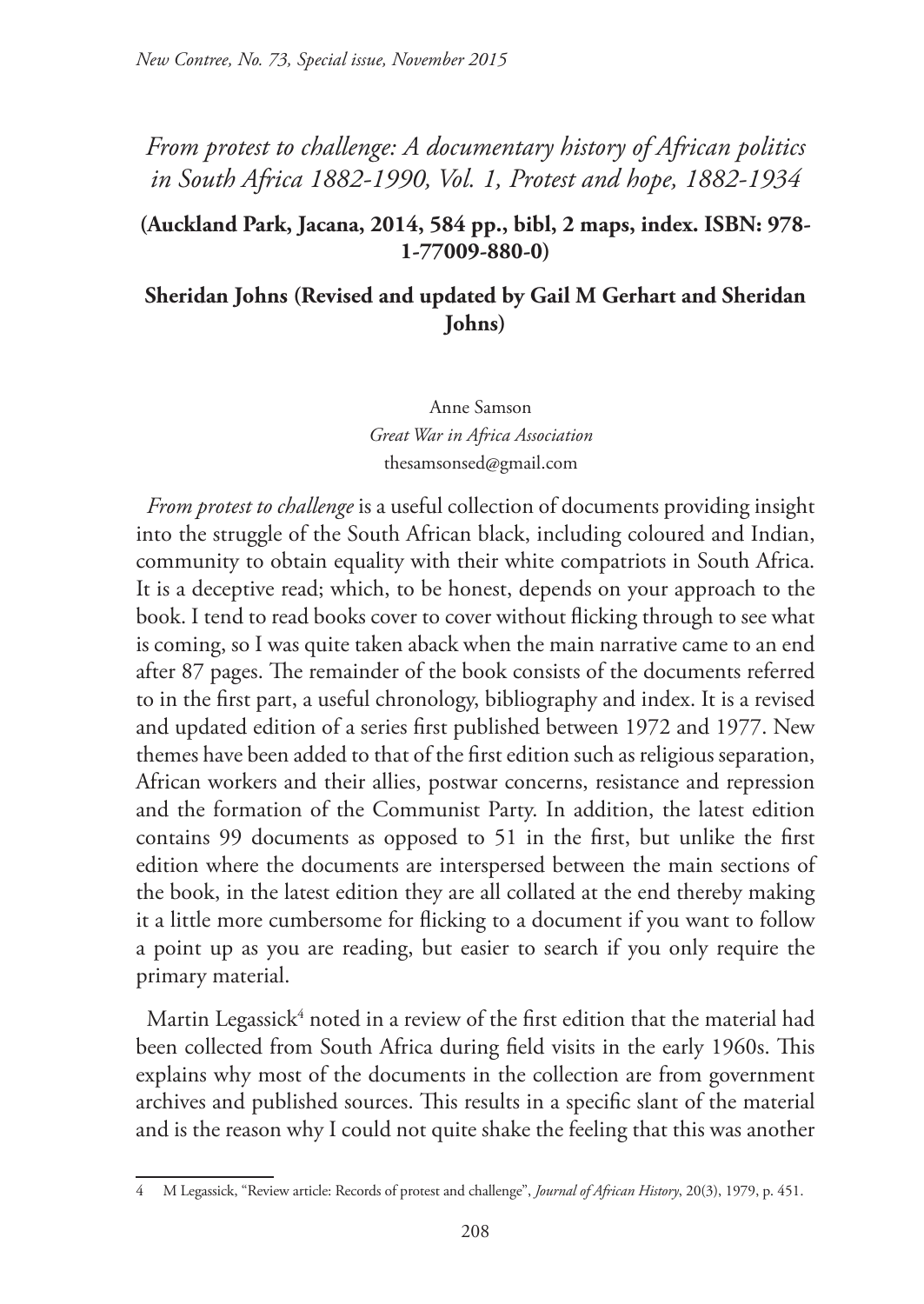"white" history of the struggle, raising the question "How would a 'black' history read?" and in particular, "How would a South African black history read?" Asking these questions is not to devalue the quality and content of the book, but rather to challenge how historians and others determine which documents to include and how these shape our reading of the past. This is particularly pertinent for the period covered by this volume, namely 1882 to 1934. These are important years in South Africa's history and this first volume provides the context for those dealing with the later years of struggle. Specifically, it was a time when few were literate and those who were tended to write and think in English; a point identified by the compilers and supported by the inclusion of numerous documents by the emerging black political leaders of the day.

For scholars of the history of these years, the names appearing in the text are well-known: Sol Plaatje, John Tengo Jabavu, Pixley ka Isaka Seme, Charles and John Dube, Isaac Wauchope, Abdullah Abdurahman and Gandhi amongst others. So are the events around which the documents are drawn: The Anglo-Boer or South African War of 1899-1902, Union in 1910, the 1913 Land Act and voting rights. The book provides some insight into the development of the various political parties, although not surprisingly most attention is given to the dominant African National Congress and its links with the Communist Party. The interplay between the different parties is addressed as are relations with white liberals. In the essays which contextualize the primary material, various quotes from the documents are used to emphasise points and tempt the reader to engage with the documents. To some extent this negates the need for including the documents, however, their inclusion, despite some having been shortened, allows the reader to see the quote in context and to confirm the interpretation or draw their own conclusions.

In the Preface to the Second Edition, the compilers set out why and how they came to produce the book addressing to some extent the questions and points raised above. Recognising the link between South Africa's struggles around equality with that in the United States places this book in a unique position for those interested in examining the interconnectedness of thinking and the exchange of ideas. Although this is not a dominant feature of the book, the astute scholar will be able to draw appropriate conclusions. Similarly, a comparison of the two editions of *From protest to challenge* can provide historians with some insight into how accounts develop as new material becomes available. It does not appear that any documents from the